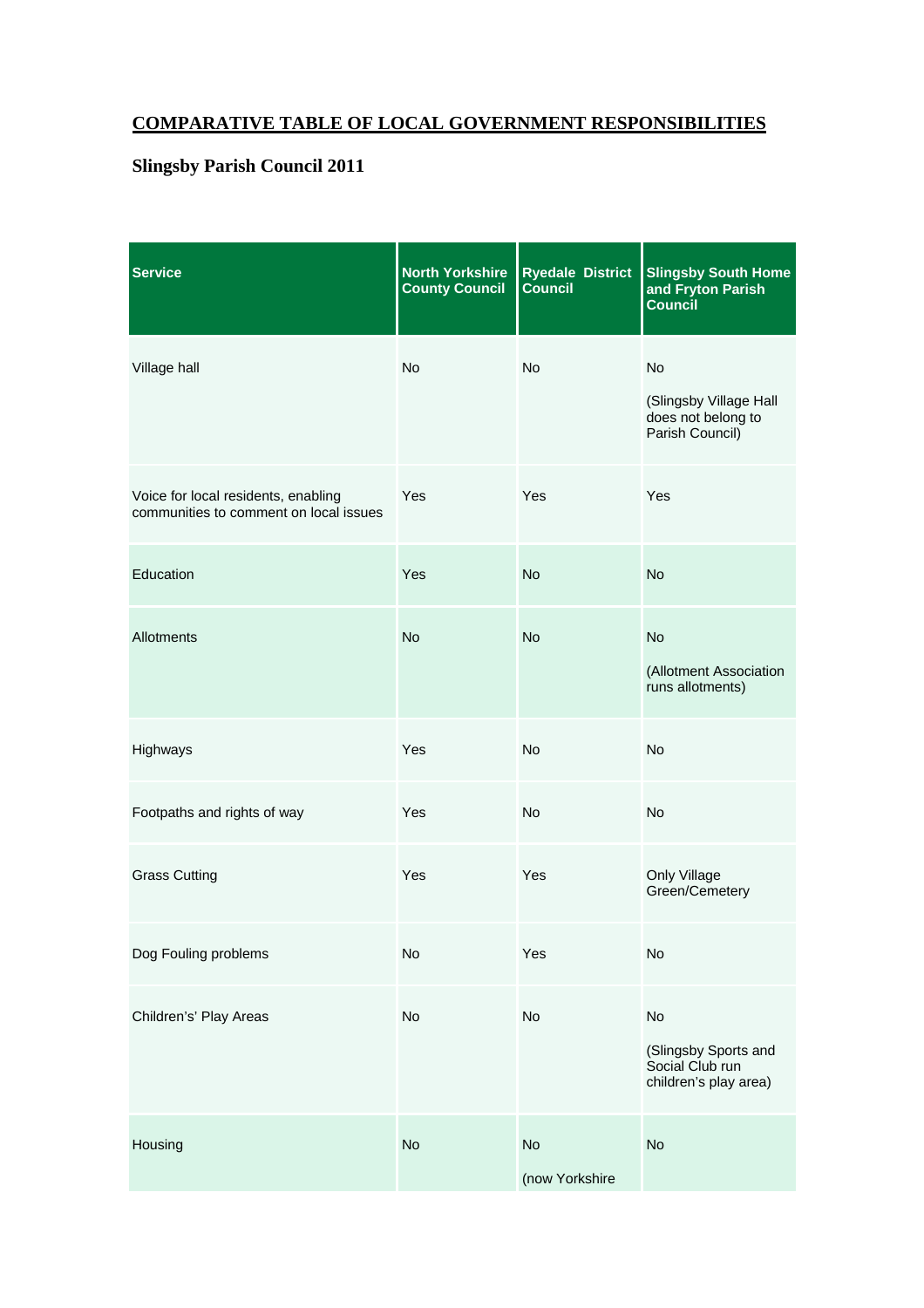| <b>Service</b>                    | <b>North Yorkshire</b><br><b>County Council</b> | <b>Ryedale District</b><br><b>Council</b>                                               | <b>Slingsby South Home</b><br>and Fryton Parish<br><b>Council</b>                               |
|-----------------------------------|-------------------------------------------------|-----------------------------------------------------------------------------------------|-------------------------------------------------------------------------------------------------|
|                                   |                                                 | Housing)                                                                                |                                                                                                 |
| Homeless services                 | Yes                                             | Yes                                                                                     | <b>No</b>                                                                                       |
| Parking - off street              | <b>No</b>                                       | Yes                                                                                     | <b>No</b>                                                                                       |
| Parking - on street               | Yes                                             | <b>No</b>                                                                               | <b>No</b>                                                                                       |
| Licensing taxi vehicles           | <b>No</b>                                       | Yes                                                                                     | <b>No</b>                                                                                       |
| Parks and open spaces             | No                                              | No                                                                                      | Village Green Only.<br>(Sports filed the<br>responsibility of the<br>Sports and Social<br>Club) |
| Planning                          | Yes                                             | Yes                                                                                     | <b>No</b>                                                                                       |
| <b>Building Control</b>           | <b>No</b>                                       | No Partnership<br>Agency<br>(North Yorkshire<br><b>Building Control</b><br>Partnership) | <b>No</b>                                                                                       |
| Recycling and rubbish collections | Yes                                             | Yes                                                                                     | No                                                                                              |
| <b>Fire Service</b>               | Yes                                             | No                                                                                      | No                                                                                              |
| Police                            | Yes                                             | No                                                                                      | No                                                                                              |
| Social services                   | Yes                                             | No                                                                                      | <b>No</b>                                                                                       |
| Cemetery services                 | <b>No</b>                                       | Yes<br>(Parish Church)                                                                  | Yes<br>Parish Cemetery on                                                                       |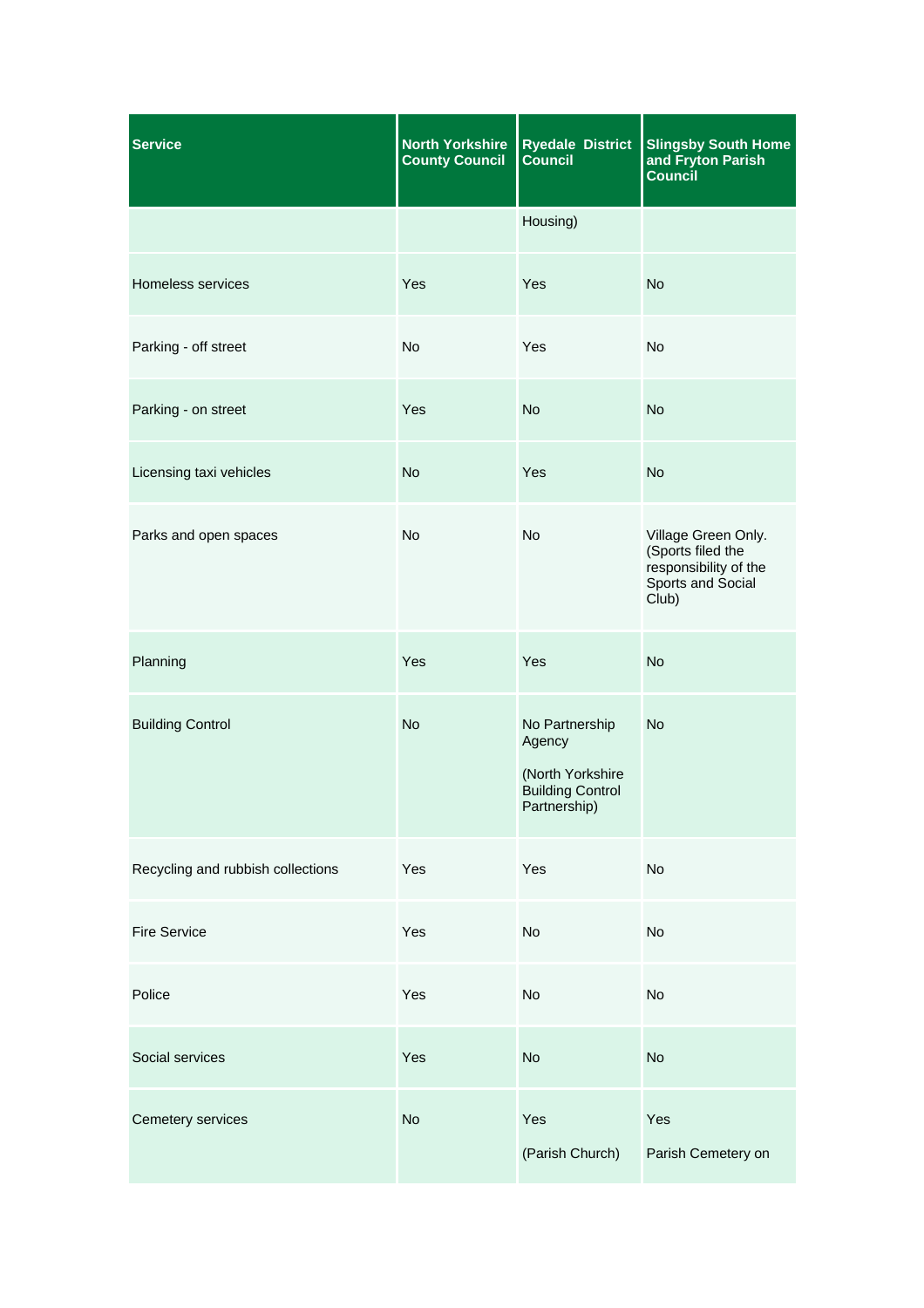| <b>Service</b>                      | <b>North Yorkshire</b><br><b>County Council</b> | <b>Ryedale District</b><br><b>Council</b> | <b>Slingsby South Home</b><br>and Fryton Parish<br><b>Council</b> |
|-------------------------------------|-------------------------------------------------|-------------------------------------------|-------------------------------------------------------------------|
|                                     |                                                 |                                           | Green Dyke Lane)                                                  |
| Register Birth Marriages and Deaths | Yes                                             | <b>No</b>                                 | <b>No</b>                                                         |
| <b>Public Transport</b>             | Yes                                             | <b>No</b>                                 | <b>No</b>                                                         |
| <b>Street lighting</b>              | Yes (Some)                                      | No                                        | Yes (Some)                                                        |
| <b>Public Health</b>                | <b>No</b>                                       | Yes                                       | <b>No</b>                                                         |
| <b>Trading Standards</b>            | Yes                                             | No                                        | No                                                                |
| Libraries                           | Yes                                             | No                                        | No                                                                |
| Land Drainage                       | <b>No</b><br>(Land Drainage<br>Board)           | No<br>(Land Drainage<br>Board)            | <b>No</b><br>(Land Drainage Board)                                |
| Flood protection                    | No (Environment No(Environment<br>Agency)       | Agency)                                   | No(Environment<br>Agency)                                         |
| Water and Sewage                    | No<br>(Yorkshire Water<br>Limited)              | No<br>(Yorkshire Water<br>Limited)        | No<br>(Yorkshire Water<br>Limited)                                |

Parishes are the smallest areas of civil administration in England and their Town and Parish Councils provide the statutory tier of local government closest to the people.

The Parish Council is elected every four years. In North Yorkshire there are three tiers of local government - the County Council, District/Borough Councils and Town/Parish Councils.